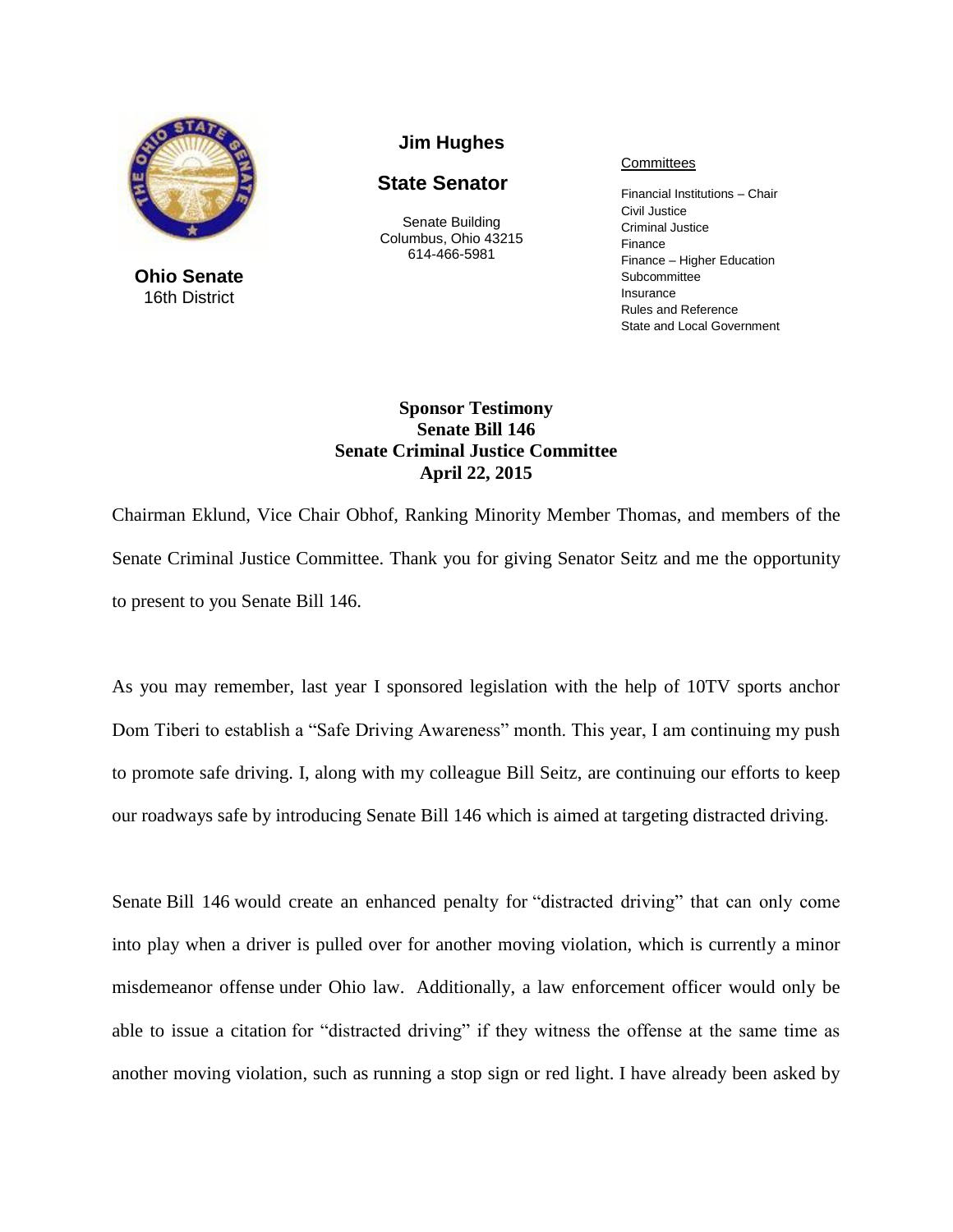several individuals "does this mean they can be pulled over for using a blue tooth device or eating a hamburger as they are driving into Columbus down Interstate 71?" **No** you cannot. My answer to these fact patterns are only if you are speeding, hit a stopped vehicle or plow through an intersection or any other moving violation can you be charged with distracted driving if it is found that you were doing an unrelated to driving activity at the time of the offense. Senate Bill 146 only adds an enhanced penalty for distracted driving. You cannot simply be ticketed for eating while driving if you are not committing any other traffic offense.

The legislation would require that the person cited for distracted driving pay a fine of one hundred dollars for each offense.

In today's world, current technology has aided in the creation of a society that is constantly communicating, whether it be texting, emailing, searching directions, surfing the web or listening to music. The dangers of taking part in these activities while behind the wheel are a harsh reality on our roads. With all of these high tech devices and society wanting to be connected at all times, it's so easy to get distracted when behind the wheel.

Automobile accidents in Ohio are the No. 1 killer for those ages 8 to 24. Statistics show that someone is killed in an auto accident every 7.8 hours in Ohio and every 16 minutes nationwide. 11 percent of all drivers under the age of 20 involved in fatal crashes were reported as distracted at the time of the crash.